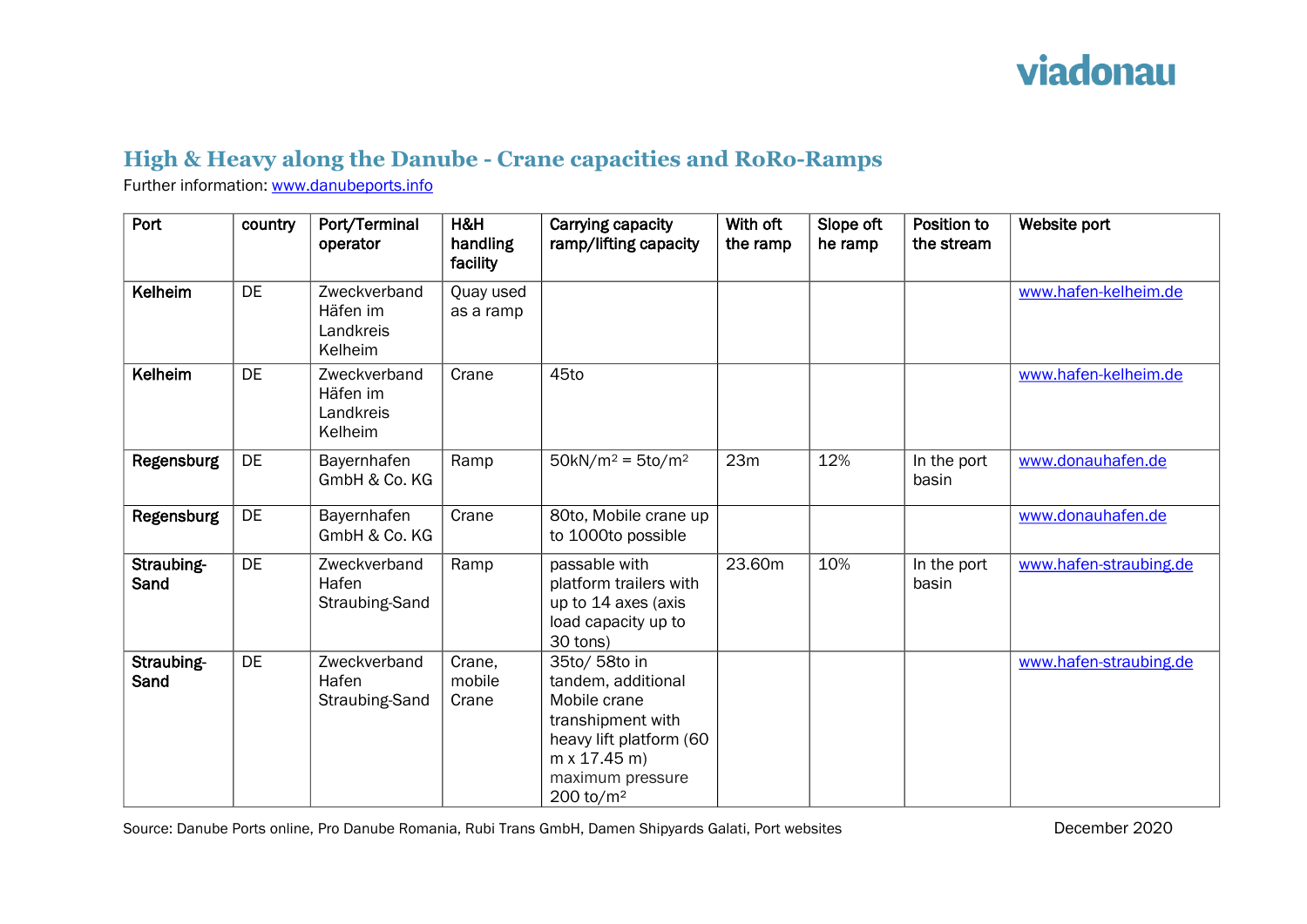## viadonau

| Deggendorf         | DE        | Zweckverband<br>Donau-Hafen<br>Deggendorf                   | Ramp            | 60 kN/m <sup>2</sup>                                                                 | 20m                  | 12,50%              | Down-<br>stream      | www.hafen-deggendorf.de                                                                                                    |
|--------------------|-----------|-------------------------------------------------------------|-----------------|--------------------------------------------------------------------------------------|----------------------|---------------------|----------------------|----------------------------------------------------------------------------------------------------------------------------|
| Deggendorf         | <b>DE</b> | Zweckverband<br>Donau-Hafen<br>Deggendorf                   | Crane           | 35to, Mobile crane up<br>to 500to possible                                           |                      |                     |                      | www.hafen-deggendorf.de                                                                                                    |
| Passau             | DE        | Bayernhafen<br>GmbH & Co. KG                                | Ramp            | max. load: 25kN/m <sup>2</sup><br>$= 2.5$ to/m <sup>2</sup>                          | 15m                  | $8° = 14%$          | Down-<br>stream      | www.bayernhafen-<br>passau.de                                                                                              |
| Passau             | DE        | Bayernhafen<br>GmbH & Co. KG                                | Mobile<br>crane | max. 120.5to, mobile<br>crane up to 1000to<br>possible                               |                      |                     |                      | www.bayernhafen-<br>passau.de                                                                                              |
| Linz<br>Felbermayr | AT        | Felbermayr<br>Transport- und<br>Hebetechnik<br>GmbH & Co.KG | Crane           | 600to in tandem                                                                      |                      |                     |                      | www.felbermayr.cc/untern<br>ehmen/standorte/compa<br>ny-detail/felbermayr-<br>transport-und-<br>hebetechnik-gmbh-co-kg-9   |
| Linz               | AT        | <b>LINZ SERVICE</b><br>GmbH                                 | Crane           | 40to                                                                                 |                      |                     |                      | https://www.linzag.at/port<br>al/de/businesskunden/lo<br>gistik/hafen 1/hafen eng<br>lisch version/handelshafe<br>n 3.html |
| <b>Enns</b>        | <b>AT</b> | Ennshafen NÖ<br>GmbH                                        | Ramp            | $50$ to/m <sup>2</sup>                                                               | min. 8m,<br>max. 15m | min. 6%<br>max. 12% | In the port<br>basin | www.ennshafen.at                                                                                                           |
| <b>Enns</b>        | AT        | Ennshafen OÖ<br>GmbH                                        | Crane           | 50 to, Mobile crane<br>transhipment up to a<br>quay pressure max.<br>50 kN/m2, crane |                      |                     |                      | www.ennshafen.at                                                                                                           |
| <b>Krems</b>       | AT        | Rhenus Hafen<br><b>Krems</b>                                | Crane           | 50to, Mobile crane<br>transhipment up to<br>150 to                                   |                      |                     |                      | www.rhenus-<br>hafenkrems.com                                                                                              |

Source: Danube Ports online, Pro Danube Romania, Rubi Trans GmbH, Damen Shipyards Galati, Port websites December 2020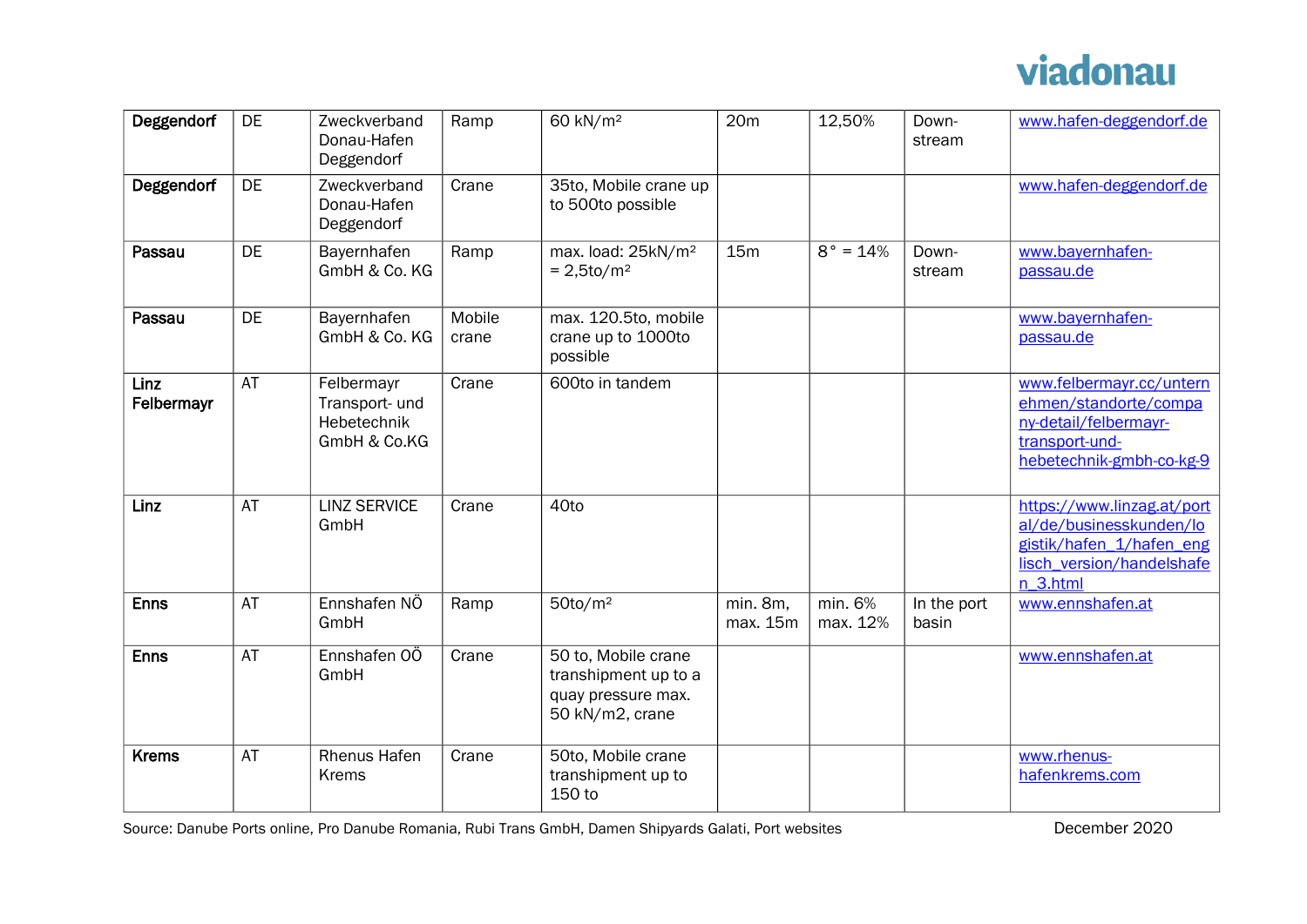

| <b>Hafen Wien</b>                          | AT        | Hafen Wien<br>GmbH                                     | Ramp            | 60to                                                           | <b>16m</b>      | 10%   | In the port<br>basin                           | www.hafenwien.com                                                                                                        |
|--------------------------------------------|-----------|--------------------------------------------------------|-----------------|----------------------------------------------------------------|-----------------|-------|------------------------------------------------|--------------------------------------------------------------------------------------------------------------------------|
| Hafen Wien -<br>Freudenau                  | AT        | Hafen Wien<br>GmbH in<br>Kooperation<br>mit Prangl     | Crane           | 84to, additionally<br>mobile crane<br>transhipment<br>possible |                 |       |                                                | www.hafenwien.com                                                                                                        |
| Hafen Wien -<br>Albern                     | AT        | Hafen Wien<br>GmbH in<br>Kooperation<br>mit Felbermayr | Mobile<br>Crane | Mobile crane up to<br>400to                                    |                 |       |                                                | www.felbermayr.cc/untern<br>ehmen/standorte/compa<br>ny-detail/felbermayr-<br>transport-und-<br>hebetechnik-gmbh-co-kg-4 |
| <b>Bratislava</b>                          | <b>SK</b> | Slovak Shipping<br>and Ports JSC                       | Crane           | 560to in tandem                                                |                 |       |                                                | www.spap.sk                                                                                                              |
| <b>Bratislava</b>                          | <b>SK</b> | Slovak Shipping<br>and Ports JSC                       | Ramp            | 60to                                                           | 24m             | 12,5% | In the port<br>basin                           | www.spap.sk                                                                                                              |
| Győr-Gönyű                                 | HU        | Győr-Gõnyû<br>Kikötö Zrt.                              | Ramp            | 60to, concrete ramp<br>up to 200to                             | 25m             | 11%   | In the port<br>basin/<br>parallel              | www.portofgyor.hu                                                                                                        |
| Győr-Gönyű                                 | HU        | Győr-Gõnyû<br>Kikötö Zrt.                              | Crane           | 45to                                                           |                 |       |                                                | www.portofgyor.hu                                                                                                        |
| <b>Budapest</b><br><b>Szabadkiköt</b><br>Ö | HU        | MAHART-<br>Szabadkikötö<br>Zrt                         | Ramp            | $20$ to/m2 = 60to/Axis                                         | 26m             | 11%   | In the port<br>basin                           | www.mahartfreeport.hu                                                                                                    |
| Baja                                       | HU        | Baja Public Port<br>Ltd.                               | Ramp            | 60to                                                           | 11 <sub>m</sub> | 10%   | In a side<br>arm,<br>parallel to<br>the Danube | www.portofbaja.hu                                                                                                        |
| <b>Vukovar</b>                             | <b>HR</b> | Vukovar doo.                                           | Crane           | 63to                                                           |                 |       |                                                | www.luka-vukovar.hr                                                                                                      |
| <b>Belgrade</b>                            | <b>RS</b> | Luka Beograd<br><b>AD</b>                              | Crane           | 50to                                                           |                 |       |                                                | www.lukabeograd.com                                                                                                      |

Source: Danube Ports online, Pro Danube Romania, Rubi Trans GmbH, Damen Shipyards Galati, Port websites December 2020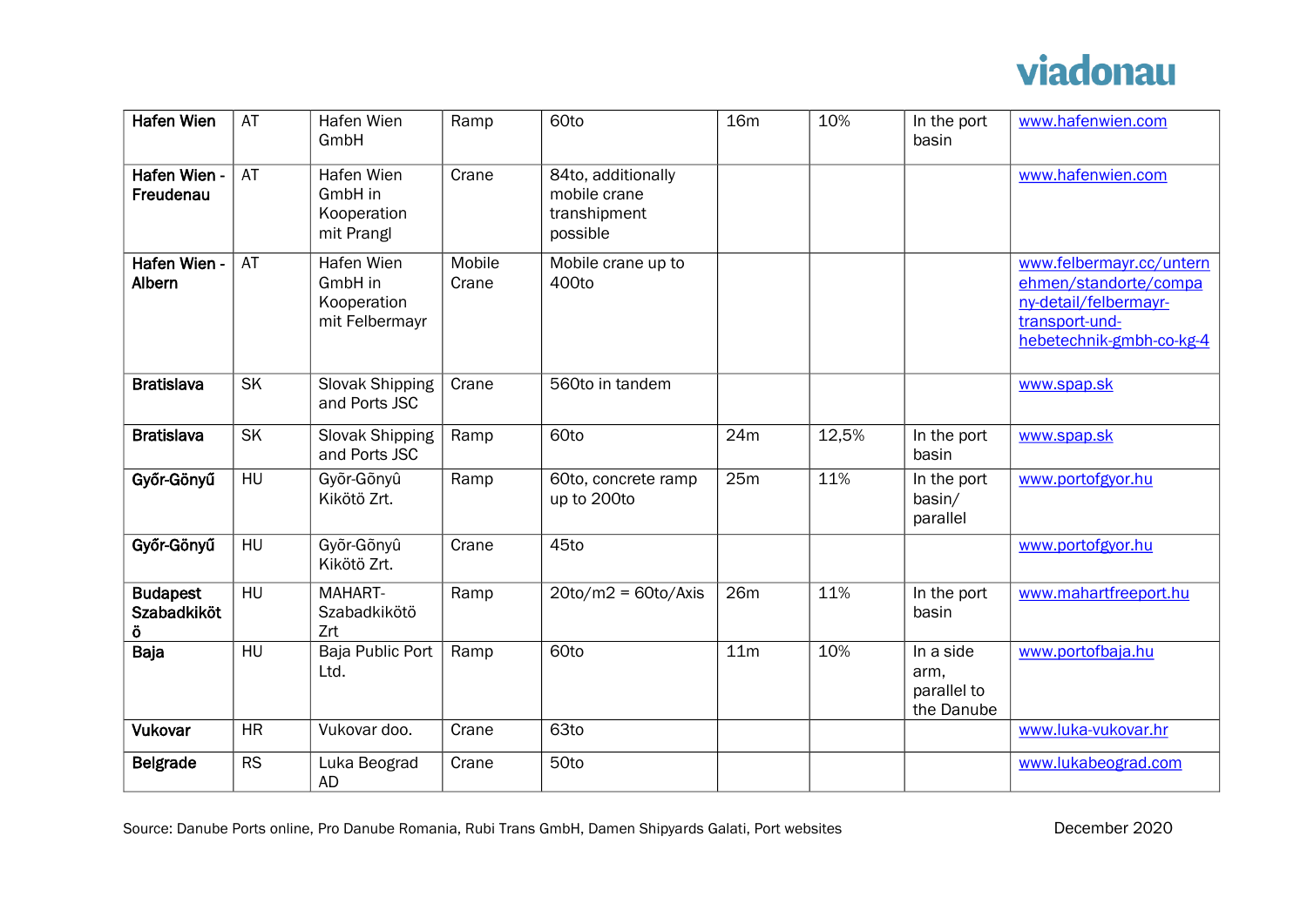

| Smederevo       | <b>RS</b> | Tomi Trade doo                                     | Mobile<br>crane |                          |                 |                                                                 |                      | www.tomitrade.co.rs                                                                                      |
|-----------------|-----------|----------------------------------------------------|-----------------|--------------------------|-----------------|-----------------------------------------------------------------|----------------------|----------------------------------------------------------------------------------------------------------|
| Prahovo         | RS        | Elixir Prahovo<br>D <sub>0</sub>                   | Crane           | 40to                     |                 |                                                                 |                      | https://www.danube-<br>logistics.info/danube-<br>ports/search/action/list/p<br>fc/ResultList/#detail:72; |
| Vidin           | <b>BG</b> | <b>Bulgarian River</b><br>Shipping J.S.Co.         | Ramp            | 300to                    | 50 <sub>m</sub> | 12%                                                             |                      | www.brp.bg                                                                                               |
| Nikopol         | BG        | <b>Bulgarian River</b><br>Shipping J.S.C.,<br>Ruse | Ramp            | $100kN/m2 = 10$<br>to/m2 | 30 <sub>m</sub> | 1:10<br>(lower<br>part:<br>90m);<br>1:12<br>(upper<br>part 24m) | Down-<br>stream      | www.brp.bg                                                                                               |
| <b>Belene</b>   | <b>BG</b> | <b>NEK EAD</b>                                     | Crane           | 480to in tandem          |                 |                                                                 |                      | www.bgports.bg                                                                                           |
| <b>Ruse Ost</b> | <b>BG</b> | Port Complex<br>Ruse J.S.Co.                       | Ramp            | 100to                    | 32 <sub>m</sub> | 1:8 (lower<br>part:<br>90m);<br>$1:6$ (upper<br>part: 12m)      | Parallel             | www.port-ruse-bg.com                                                                                     |
| <b>Ruse Ost</b> | <b>BG</b> | Port Complex<br>Ruse J.S.Co.                       | Crane           | 60to                     |                 |                                                                 |                      | www.port-ruse-bg.com                                                                                     |
| Calafat         | <b>RO</b> | CN APDF SA -<br>Punct de Lucru<br>Calafat          | Ramp            | 10-12to/Axis             | 55m             | 30%                                                             | Across the<br>Danube | www.apdf.ro                                                                                              |